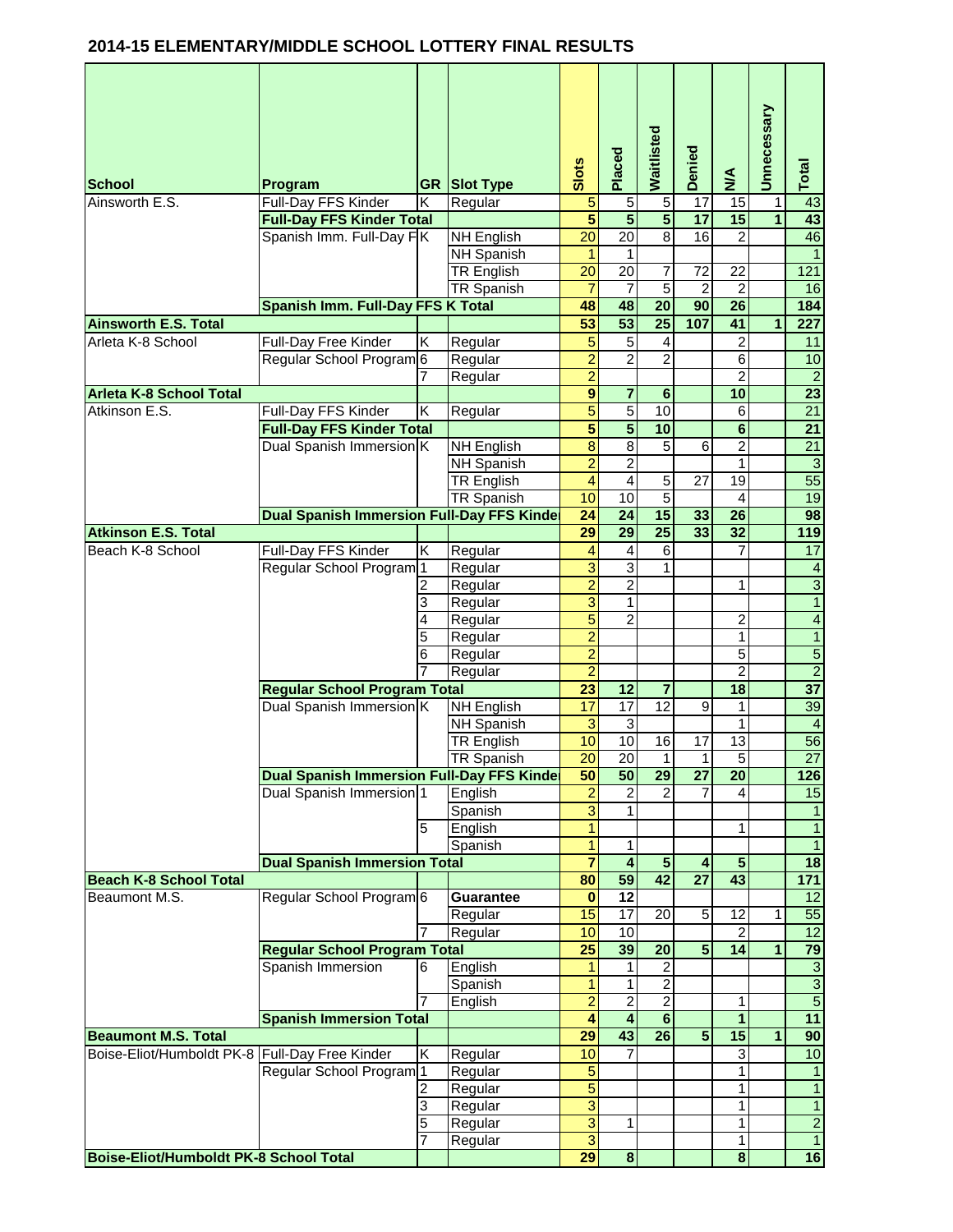|                                                |                                         |        |                     | Slots                            | Placed                  | Waitlisted               | <b>Denied</b>           | $\sum_{i=1}^{n}$               | Unnecessary | Total                                             |
|------------------------------------------------|-----------------------------------------|--------|---------------------|----------------------------------|-------------------------|--------------------------|-------------------------|--------------------------------|-------------|---------------------------------------------------|
| <b>School</b>                                  | Program                                 |        | <b>GR Slot Type</b> |                                  |                         |                          |                         |                                |             |                                                   |
| Bridger K-8 School                             | Full-Day Free Kinder                    | Κ      | Regular             | $\overline{5}$                   | $\mathbf 5$             | $\overline{7}$           |                         | 4                              |             | 16                                                |
|                                                | Regular School Program                  | 1      | Regular             | 5                                | $\overline{2}$          |                          |                         | $\overline{2}$                 |             | $\overline{4}$                                    |
|                                                |                                         |        | Regular             | $\overline{2}$                   | $\overline{2}$          |                          |                         | 1                              |             | $\overline{3}$<br>$\overline{1}$                  |
|                                                |                                         | 4<br>6 | Regular             | $\overline{2}$<br>$\overline{2}$ |                         |                          |                         | $\overline{1}$<br>$\mathbf{1}$ |             | $\overline{1}$                                    |
|                                                | <b>Regular School Program Total</b>     |        | Regular             | 16                               | $\overline{9}$          | $\overline{7}$           |                         | $\overline{9}$                 |             | $\overline{25}$                                   |
|                                                | Dual Spanish Imm. Full-IK               |        | <b>NH English</b>   | $\overline{20}$                  | $\overline{20}$         | $\overline{5}$           |                         | 1                              |             | 26                                                |
|                                                |                                         |        | <b>NH Spanish</b>   | $\overline{\mathbf{8}}$          | 4                       |                          |                         |                                |             | $\overline{4}$                                    |
|                                                |                                         |        | <b>TR English</b>   | $\overline{6}$                   | $\overline{6}$          | $\overline{5}$           | 24                      | 7                              |             | 42                                                |
|                                                |                                         |        | TR Spanish          | 18                               | 15                      |                          |                         | 9                              |             | $\overline{24}$                                   |
|                                                | Dual Spanish Imm. Full-Day Free K Total |        |                     | $\overline{52}$                  | 45                      | 10                       | 24                      | $\overline{17}$                |             | 96                                                |
|                                                | Dual Spanish Immersion 4                |        | English             | 1                                |                         |                          | 1                       |                                |             | $\overline{1}$                                    |
|                                                |                                         |        | Spanish             | $\overline{\mathbf{4}}$          | 1                       |                          |                         |                                |             | $\overline{1}$                                    |
|                                                | <b>Dual Spanish Immersion Total</b>     |        |                     | $\overline{\mathbf{5}}$          | $\overline{1}$          |                          | $\mathbf{1}$            |                                |             | $\overline{2}$                                    |
| <b>Bridger K-8 School Total</b>                |                                         |        |                     | $\overline{73}$                  | 49                      | 17                       | $\overline{24}$         | $\overline{25}$                |             | $\overline{115}$                                  |
| Bridlemile E.S.                                | Full-Day FFS Kinder                     | K      | Regular             | 5                                | $\overline{5}$          | 10                       | $\overline{2}$          | 7                              |             | $\overline{24}$                                   |
| <b>Bridlemile E.S. Total</b>                   |                                         |        |                     | $\overline{\mathbf{5}}$          | $\overline{\mathbf{5}}$ | $\overline{10}$          | $\overline{2}$          | $\overline{\mathbf{7}}$        |             | $\overline{24}$                                   |
| Buckman E.S.                                   | Full-Day FFS Kinder                     | Κ      | Focus               | $\overline{25}$                  | $\overline{25}$         | $\overline{15}$          | 66                      | 33                             |             | 139                                               |
| <b>Buckman E.S. Total</b>                      |                                         |        |                     | $\overline{25}$                  | $\overline{25}$         | 15                       | 66                      | 33                             |             | 139                                               |
| Capitol Hill E.S.                              | Full-Day FFS Kinder                     | K      | Regular             | 10                               | 10                      | $\overline{5}$           | $\overline{3}$          | 4                              |             | $\overline{22}$                                   |
| <b>Capitol Hill E.S. Total</b>                 |                                         |        |                     | 10                               | 10                      | $\overline{\mathbf{5}}$  | $\overline{\mathbf{3}}$ | $\overline{\mathbf{4}}$        |             | $\overline{22}$                                   |
| César Chávez K-8 School                        | Full-Day Free Kinder                    | Κ      | Regular             | $\overline{2}$                   | $\overline{\mathbf{c}}$ | 1                        |                         | 4                              |             | $\overline{7}$                                    |
|                                                | Regular School Program <sup>6</sup>     |        | Regular             | $\overline{3}$                   | $\overline{3}$          |                          |                         |                                |             |                                                   |
|                                                | <b>Regular School Program Total</b>     |        |                     | $\overline{5}$                   | $\overline{\mathbf{5}}$ | $\overline{1}$           |                         | 4                              |             | $\begin{array}{c c}\n3 \\ \hline\n2\n\end{array}$ |
|                                                | Dual Spanish Imm. Full-IK               |        | NH English          | 16                               | $\overline{2}$          |                          |                         |                                |             |                                                   |
|                                                |                                         |        | NH Spanish          | 17                               | 10                      |                          |                         |                                |             | 10                                                |
|                                                |                                         |        | <b>TR English</b>   | $\overline{9}$                   | $\overline{9}$          | $\overline{5}$           | 16                      | 6                              |             | 36                                                |
|                                                |                                         |        | <b>TR Spanish</b>   | 13                               | 13                      |                          |                         | $\overline{2}$                 |             | 15                                                |
|                                                | Dual Spanish Imm. Full-Day Free K Total |        |                     | 55                               | 33                      | $\overline{\mathbf{5}}$  | 16                      | $\overline{\mathbf{8}}$        |             | 62                                                |
|                                                | Dual Spanish Immersion 1                |        | English             | $\overline{\mathbf{c}}$          | 2                       |                          |                         |                                |             | $\frac{2}{1}$                                     |
|                                                |                                         |        | Spanish             | $\overline{5}$                   | 1                       |                          |                         |                                |             |                                                   |
|                                                |                                         | 2      | English             | $\overline{1}$                   |                         |                          | 1                       |                                |             | $\overline{1}$                                    |
|                                                |                                         | 3      | English             | $\overline{2}$                   |                         |                          |                         |                                |             |                                                   |
|                                                |                                         | 6      | Spanish             | $\overline{2}$                   |                         |                          |                         | $\overline{2}$                 |             | $\overline{2}$                                    |
|                                                | <b>Dual Spanish Immersion Total</b>     |        |                     | 12                               | 4                       |                          | 1                       | $\overline{2}$                 |             | $\overline{7}$                                    |
| <b>César Chávez K-8 School Total</b>           |                                         |        |                     | $\overline{72}$                  | 43                      | $6\overline{6}$          | 16                      | $\overline{14}$                |             | $\overline{79}$                                   |
| Chief Joseph/Ockley Green Full-Day Free Kinder |                                         | Κ      | Regular             | 11                               | 11                      | $\overline{8}$           | 17                      | $\overline{14}$                |             | 50                                                |
|                                                | Regular School Program                  | l 1    | Regular             | 1                                | 1                       |                          |                         | 1                              |             | $\overline{2}$                                    |
|                                                |                                         |        | Regular             | $\mathbf{1}$                     | 1                       | 1                        |                         |                                |             | $\overline{2}$<br>$\overline{4}$                  |
|                                                |                                         | 3      | Regular             | $\overline{1}$<br>$\overline{5}$ | 1<br>$\overline{5}$     | 1                        |                         | 2                              |             | $\overline{5}$                                    |
|                                                |                                         | 4      | Regular             |                                  |                         |                          |                         |                                |             |                                                   |
|                                                |                                         | 6<br>7 | Regular             | $\overline{5}$<br>$\overline{5}$ | 4<br>$\overline{4}$     |                          |                         |                                |             | $\overline{4}$<br>$\overline{4}$                  |
| <b>Chief Joseph/Ockley Green School Total</b>  |                                         |        | Regular             | 29                               | $\overline{27}$         | 10                       | 17                      | 17                             |             | $\overline{71}$                                   |
| <b>Creative Science School</b>                 | Full-Day FFS Kinder                     | Κ      | Focus               | 50                               | 50                      | $\overline{7}$           | 121                     | 43                             |             | 221                                               |
|                                                | Focus Option                            | 1      | Focus               | $\overline{9}$                   | $\overline{9}$          | $\overline{3}$           | 39                      | $\overline{2}$                 |             | 53                                                |
|                                                |                                         | 2      | Focus               | $\overline{2}$                   | $\overline{2}$          | 3                        | $\overline{31}$         |                                |             | $\overline{36}$                                   |
|                                                |                                         | 3      | Focus               | 1                                | 1                       | $\overline{\phantom{a}}$ | 12                      |                                |             | 14                                                |
|                                                |                                         | 5      | Focus               | $\mathbf{1}$                     | 1                       | 4                        | 7                       |                                |             | 12                                                |
|                                                |                                         | 6      | Focus               | $\overline{3}$                   | 3                       | $\overline{\mathbf{A}}$  | 13                      | 10                             |             | 30                                                |
|                                                |                                         |        | Focus               | $\overline{2}$                   | 1                       | 5                        | $\overline{5}$          | $\overline{2}$                 |             | 13                                                |
| <b>Creative Science School Total</b>           |                                         |        |                     | 68                               | 67                      | $\overline{27}$          | 228                     | $\overline{57}$                |             | 379                                               |
| Creston K-8 School                             | Full-Day Free Kinder                    | Κ      | Regular             | $\bf8$                           | 8                       |                          |                         | 5                              |             | 13                                                |
|                                                | Regular School Program <sup>1</sup>     |        | Regular             | $\overline{2}$                   | 1                       |                          |                         | $\overline{1}$                 |             | $\overline{2}$                                    |
|                                                |                                         | 2      | Regular             | $\overline{3}$                   | 1                       |                          |                         | 1                              |             |                                                   |
|                                                |                                         | 4      | Regular             | $\overline{3}$                   | $\mathbf{1}$            |                          |                         | $\overline{2}$                 |             | $\frac{2}{3}$                                     |
|                                                |                                         | 5      | Regular             | $\overline{3}$                   | $\overline{2}$          |                          |                         | $\mathbf{1}$                   |             | $\overline{3}$                                    |
|                                                |                                         | 6      | Regular             | $\overline{3}$                   | $\overline{2}$          |                          |                         | $\overline{5}$                 |             | $\overline{7}$                                    |
|                                                |                                         |        | Regular             | $\overline{3}$                   | $\overline{2}$          |                          |                         | 1                              |             | $\overline{3}$                                    |
| <b>Creston K-8 School Total</b>                |                                         |        |                     | 25                               | $\overline{17}$         |                          |                         | 16                             |             | 33                                                |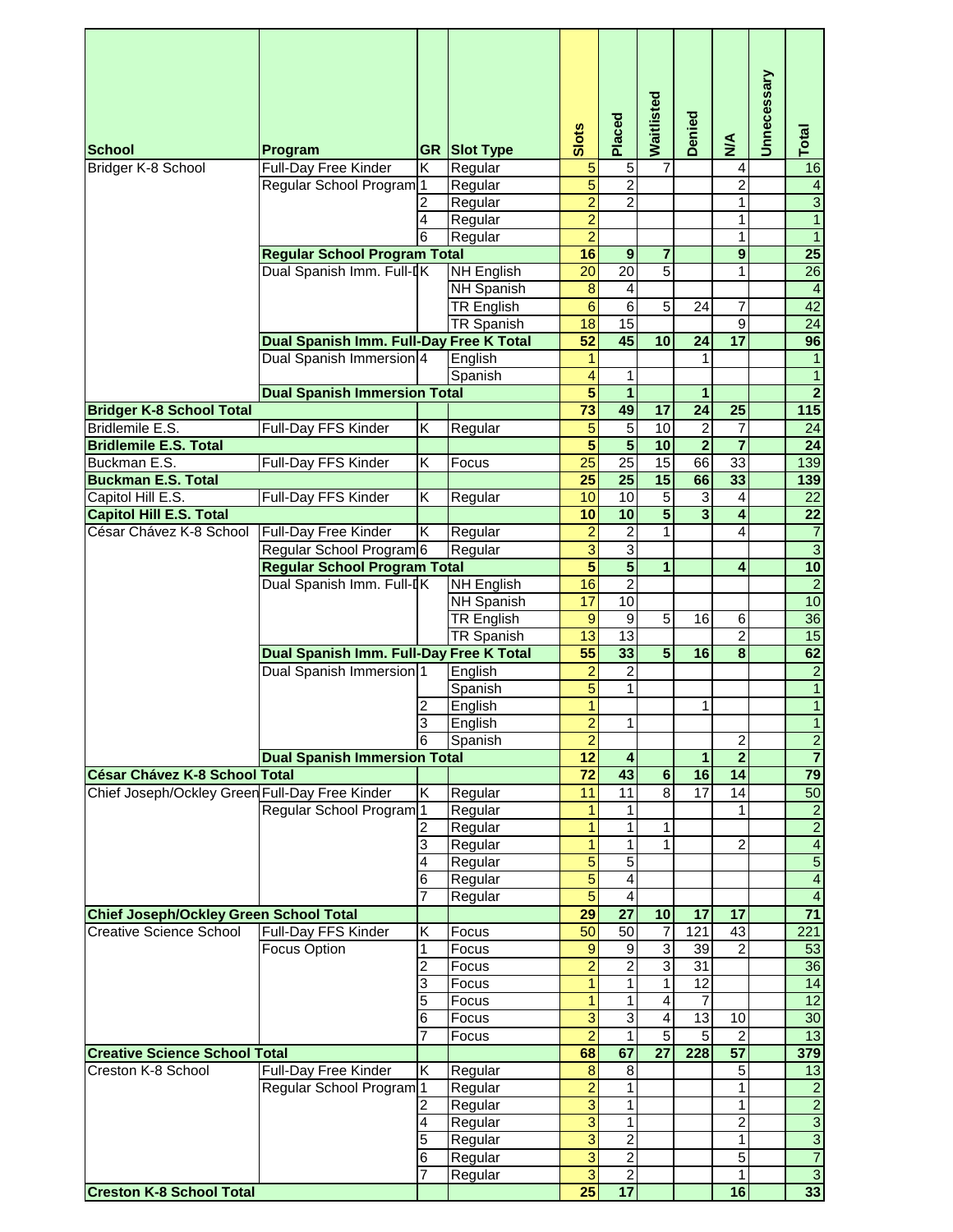|                                            |                                         |   |                     |                      | Placed                   | Waitlisted              | Denied                             |                                    | Unnecessary  |                         |
|--------------------------------------------|-----------------------------------------|---|---------------------|----------------------|--------------------------|-------------------------|------------------------------------|------------------------------------|--------------|-------------------------|
| <b>School</b>                              | Program                                 |   | <b>GR Slot Type</b> | Slots                |                          |                         |                                    | $\sum_{i=1}^{n}$                   |              | Total                   |
| DaVinci Arts M.S.                          | Arts                                    | 6 | Focus               | 150                  | 150                      | 25                      | 201                                | 22                                 |              | 398                     |
|                                            |                                         | 7 | Focus               | $\overline{4}$       | 4                        | 10                      | 38                                 | 4                                  |              | 56                      |
| <b>DaVinci Arts M.S. Total</b>             |                                         |   |                     | 154                  | 154                      | 35                      | 239                                | $\overline{26}$                    |              | 454                     |
| Duniway E.S.                               | <b>Full-Day FFS Kinder</b>              | K | Regular             | 8                    | $\overline{8}$           | 10                      | 15                                 | 12                                 |              | 45                      |
|                                            | Regular School Program                  | 1 | Regular             | $\overline{5}$       | $\overline{5}$           | $\overline{6}$          |                                    | $\overline{4}$                     |              | 15                      |
| <b>Duniway E.S. Total</b>                  |                                         |   |                     | $\overline{13}$      | $\overline{13}$          | 16                      | 15                                 | 16                                 |              | 60                      |
| Faubion PK-8 School                        | Full-Day Free Kinder                    | Κ | Regular             | 5                    | 5                        | $\overline{5}$          | $\overline{2}$                     | 4                                  |              | 16                      |
|                                            | Regular School Program 6                |   | Regular             | $\overline{5}$       | $\overline{2}$           |                         |                                    | $\overline{2}$                     |              | $\overline{4}$          |
| <b>Faubion PK-8 School Total</b>           |                                         |   |                     | $\overline{10}$      | $\overline{\mathbf{7}}$  | $\overline{\mathbf{5}}$ | $\overline{2}$                     | $\overline{6}$                     |              | $\frac{20}{3}$          |
| George M.S.                                | Regular School Program <sup>6</sup>     |   | Regular             | 10                   | $\mathbf{1}$             |                         |                                    | $\overline{2}$                     |              |                         |
| <b>George M.S. Total</b>                   |                                         |   |                     | 10                   | $\mathbf{1}$             |                         |                                    | $\overline{2}$                     |              | $\overline{\mathbf{3}}$ |
| Glencoe E.S.                               | Full-Day FFS Kinder                     | Κ | Regular             | 10                   | $\overline{10}$          | $\overline{9}$          |                                    | $\overline{8}$                     |              | 27                      |
| <b>Glencoe E.S. Total</b>                  |                                         |   |                     | 10                   | 10                       | 9                       |                                    | 8                                  |              | $\overline{27}$         |
| Gray M.S.                                  | Regular School Program 6                |   | <b>Guarantee</b>    | 0                    | $\overline{35}$          |                         |                                    |                                    |              | 35                      |
|                                            |                                         |   | Regular             | $\overline{30}$      | 29                       |                         |                                    | 4                                  |              | 33                      |
|                                            |                                         | 7 | Regular             | 10                   | 1                        |                         |                                    | $\mathbf{1}$                       |              | $\overline{2}$          |
| <b>Gray M.S. Total</b>                     |                                         |   |                     | 40                   | 65                       |                         |                                    | $\overline{5}$                     |              | $\overline{70}$         |
| Grout E.S.                                 | Full-Day Free Kinder                    | Κ | Regular             | 8                    | 8                        |                         |                                    | 1                                  |              | $\overline{9}$          |
|                                            | Regular School Program <sup>1</sup>     |   | Regular             | $\overline{1}$       | $\overline{2}$           | $\mathbf{1}$            |                                    |                                    |              | $\overline{3}$          |
| <b>Grout E.S. Total</b>                    |                                         |   |                     | 9                    | 10                       | $\overline{1}$          |                                    | $\mathbf{1}$                       |              | $\overline{12}$         |
| Hayhurst E.S.                              | Full-Day FFS Kinder                     | Κ | Regular             | 10                   | $\overline{10}$          |                         |                                    | 7                                  | 1            | $\overline{18}$         |
|                                            | Regular School Program <sup>1</sup>     |   | Regular             | $\overline{5}$       | 3                        |                         |                                    | $\overline{c}$                     |              |                         |
|                                            |                                         | 2 | Regular             | $\overline{5}$       | $\overline{2}$           |                         |                                    |                                    |              | $\frac{5}{2}$           |
|                                            |                                         | 4 | Regular             | $\overline{5}$       | $\mathbf{1}$             |                         |                                    | 1                                  |              |                         |
|                                            | <b>Regular School Program Total</b>     |   |                     | $\overline{25}$      | 16                       |                         |                                    | 10                                 | $\mathbf{1}$ | $\overline{27}$         |
|                                            | Odyssey Full-Day FFS KK                 |   | Focus               | $\overline{25}$      | $\overline{25}$          | 20                      | 29                                 | $\overline{7}$                     |              | 81                      |
|                                            | Odyssey                                 | 1 | Focus               | 6                    | $\,6$                    | 6                       | 10                                 | $\overline{3}$                     |              | $\overline{25}$         |
|                                            |                                         | 2 | Focus               | $\overline{2}$       | $\overline{2}$           | 8                       | 10                                 |                                    |              | $\overline{20}$         |
|                                            |                                         | 3 | Focus               | 4                    | 4                        | $\overline{4}$          | 10                                 |                                    |              | 18                      |
|                                            |                                         | 4 | Focus               | $\overline{3}$       | $\overline{3}$           | $\overline{1}$          | $\overline{3}$                     | $\overline{2}$                     |              | $\overline{9}$          |
|                                            |                                         | 5 | Focus               | $\overline{2}$       | $\overline{2}$           | $\overline{7}$          |                                    |                                    |              | $\overline{9}$          |
|                                            |                                         | 6 | Focus               | $\overline{2}$       | $\overline{2}$           | 10                      | $\overline{8}$                     | $\overline{6}$                     |              | 26<br>$\overline{5}$    |
|                                            |                                         |   | Focus               | $\overline{2}$       | $\overline{2}$           | $\mathbf{1}$            | $\overline{2}$                     |                                    |              |                         |
|                                            | <b>Odyssey Total</b>                    |   |                     | 46                   | 46<br>62                 | $\overline{57}$         | $\overline{72}$<br>$\overline{72}$ | $\overline{18}$<br>$\overline{28}$ |              | 193                     |
| <b>Hayhurst E.S. Total</b><br>Hosford M.S. | Regular School Program 6                |   | Regular             | 71<br>10             | $\overline{12}$          | 57<br>11                |                                    | 10                                 | 1            | 220                     |
|                                            |                                         |   | Regular             | 10                   | $\overline{6}$           |                         |                                    |                                    |              | 33<br>$\overline{6}$    |
|                                            | <b>Regular School Program Total</b>     |   |                     | $\overline{20}$      | $\overline{\mathbf{18}}$ | 11                      |                                    | 10                                 |              | 39                      |
|                                            | <b>Mandarin Immersion</b>               | 6 | Immersion           | 4                    |                          |                         | 1                                  |                                    |              | $\mathbf{1}$            |
|                                            | <b>Mandarin Immersion Total</b>         |   |                     | 4                    |                          |                         | $\overline{1}$                     |                                    |              | $\overline{1}$          |
| <b>Hosford M.S. Total</b>                  |                                         |   |                     | $\overline{24}$      | $\overline{18}$          | 11                      | $\overline{1}$                     | 10                                 |              | 40                      |
| Irvington K-8 School                       | Full-Day FFS Kinder                     | Κ | Regular             | $\overline{5}$       | $\overline{5}$           | $\overline{5}$          | 13                                 | $\overline{8}$                     |              | 31                      |
|                                            | Regular School Program <sup>5</sup>     |   | Regular             | $\overline{2}$       | $\overline{2}$           | ω                       |                                    |                                    |              | $\overline{5}$          |
|                                            |                                         | 6 | Regular             | $\overline{6}$       | $\overline{5}$           |                         |                                    | 5                                  |              | 10                      |
|                                            |                                         | 7 | Regular             | $\overline{4}$       | $\mathbf{1}$             |                         |                                    |                                    |              | $\overline{1}$          |
| <b>Irvington K-8 School Total</b>          |                                         |   |                     | $\overline{17}$      | $\overline{13}$          | $\overline{\mathbf{8}}$ | 13                                 | $\overline{13}$                    |              | 47                      |
| Jackson M.S.                               | Regular School Program 6                |   | Regular             | 10                   | $\overline{9}$           |                         |                                    | $\overline{2}$                     |              | 11                      |
| Jackson M.S. Total                         |                                         |   |                     | 10                   | $\overline{9}$           |                         |                                    | $\overline{2}$                     |              | 11                      |
| James John E.S.                            | <b>Full-Day Free Kinder</b>             | Κ | Regular             | 6                    | 6                        | 2                       |                                    | $\overline{5}$                     |              | $\overline{13}$         |
| <b>James John E.S. Total</b>               |                                         |   |                     | $6\overline{6}$      | $\overline{\mathbf{6}}$  | $\overline{2}$          |                                    | $\overline{\mathbf{5}}$            |              | $\overline{13}$         |
| Kelly E.S.                                 | Dual Russian Imm. Full-IK               |   | English             | 28                   | 6                        |                         | 1                                  | $\overline{2}$                     |              | $\overline{9}$          |
|                                            |                                         |   | Russian             | 28                   | $\infty$                 |                         |                                    |                                    |              | $\overline{8}$          |
|                                            | Dual Russian Imm. Full-Day Free K Total |   |                     | 56                   | 14                       |                         | $\mathbf{1}$                       | $\overline{2}$                     |              | 17                      |
|                                            | Dual Russian Immersion <sup>2</sup>     |   | English             | $\overline{c}$       |                          |                         | 1                                  |                                    |              | $\overline{1}$          |
|                                            | <b>Dual Russian Immersion Total</b>     |   |                     | $\overline{2}$<br>58 |                          |                         |                                    |                                    |              | $\overline{\mathbf{0}}$ |
| Kelly E.S. Total                           |                                         |   |                     |                      | 14                       | $\bf{0}$                | $\mathbf{1}$                       | $\overline{2}$                     |              | 17                      |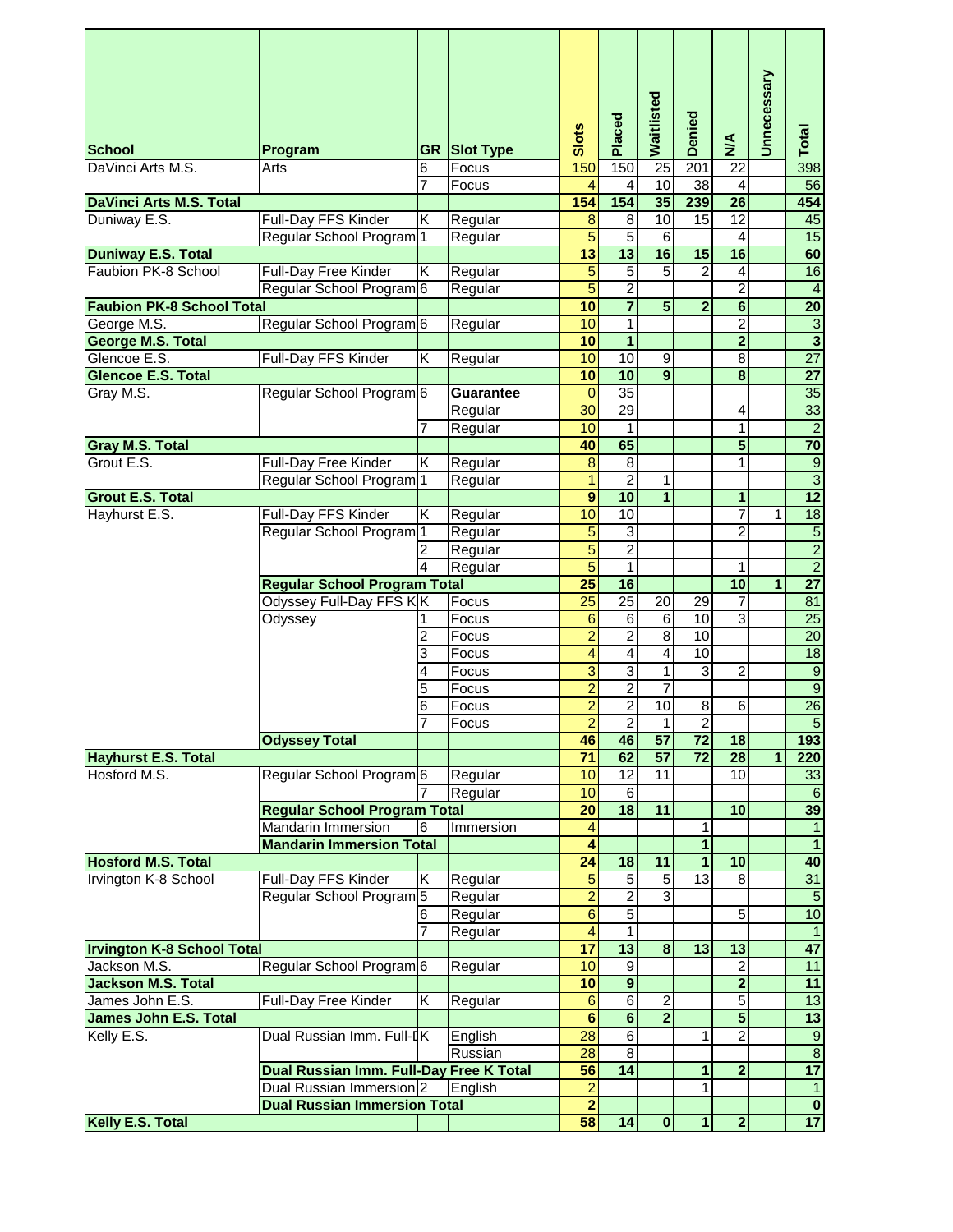| <b>School</b>                      | Program                                    |   | <b>GR Slot Type</b> | Slots                   | Placed                  | Waitlisted              | <b>Denied</b>           | $\sum_{i=1}^{n}$        | Unnecessary | Total                     |
|------------------------------------|--------------------------------------------|---|---------------------|-------------------------|-------------------------|-------------------------|-------------------------|-------------------------|-------------|---------------------------|
| King PK-8 School                   | Full-Day Free Kinder                       | Κ | Regular             | 11                      | 11                      |                         |                         | 1                       |             | 12                        |
|                                    | Regular School Program <sup>1</sup>        |   | Regular             | $\overline{5}$          | 1                       |                         |                         | 3                       |             | $\overline{4}$            |
|                                    |                                            | 4 | Regular             | $\overline{3}$          | 1                       |                         |                         |                         |             | $\overline{1}$            |
|                                    |                                            | 6 | Regular             | $\overline{3}$          |                         |                         |                         | $\overline{c}$          |             | $\overline{2}$            |
|                                    | <b>Regular School Program Total</b>        |   |                     | $\overline{22}$         | 13                      |                         |                         | $6\phantom{1}$          |             | 19                        |
|                                    | Mandarin Imm. Full-Day K                   |   | Albina              | 21                      | 14                      |                         |                         |                         |             | 14                        |
|                                    |                                            |   | Chinese             | 7                       | $\overline{2}$          |                         |                         |                         |             | $\overline{2}$            |
|                                    |                                            |   | Sibling/Attending   | $\overline{12}$         | 12                      |                         |                         |                         |             | 12                        |
|                                    |                                            |   | NH & Transfer       | 10                      | 10                      | 5                       | 8                       | 13                      |             | 36                        |
|                                    | <b>Mandarin Imm. Full-Day Free K Total</b> |   |                     | 50                      | 38                      | $\overline{5}$          | $\overline{\mathbf{8}}$ | 13                      |             | 64                        |
|                                    | Mandarin Immersion                         | 1 | Albina              | $\overline{18}$         | $\overline{5}$          |                         |                         |                         |             | $\overline{5}$            |
|                                    |                                            |   | Chinese             | 6                       | $\mathbf{1}$            |                         |                         |                         |             | $\overline{1}$            |
|                                    |                                            |   | Sibling/Attending   | 17                      | $\overline{17}$         |                         |                         |                         |             | 17                        |
|                                    |                                            |   | NH & Transfer       | $\overline{9}$          | 8                       |                         |                         | 1                       |             | $\overline{9}$            |
|                                    | <b>Mandarin Immersion Total</b>            |   |                     | 50                      | 31                      |                         |                         | 1                       |             | $\overline{32}$           |
| <b>King PK-8 School Total</b>      |                                            |   |                     | 122                     | $\overline{82}$         | $\overline{5}$          | 8                       | $\overline{20}$         |             | $\overline{115}$          |
| Lane M.S.                          | Regular School Program 6                   |   | Regular             | 30                      | 3                       |                         |                         | 1                       |             | $\overline{4}$            |
| Lane M.S. Total                    |                                            |   |                     | 30                      | $\overline{\mathbf{3}}$ |                         |                         | $\overline{1}$          |             | $\overline{4}$            |
| Lee K-8 School                     | Full-Day Free Kinder                       | Κ | Regular             | $\overline{8}$          | $\overline{5}$          |                         |                         | $\overline{2}$          |             | $\overline{7}$            |
| Lee K-8 School Total               |                                            |   |                     | $\overline{\mathbf{8}}$ | $\overline{\mathbf{5}}$ |                         |                         | $\overline{2}$          |             | $\overline{7}$            |
| Lent K-8 School                    | Dual Spanish Imm. Full-IK                  |   | <b>NH English</b>   | 9                       | $\overline{5}$          |                         |                         |                         |             | $\overline{5}$            |
|                                    |                                            |   | <b>NH Spanish</b>   | 10                      | 4                       |                         |                         |                         |             | $\overline{4}$            |
|                                    |                                            |   | <b>TR English</b>   | 4                       | $\overline{\mathbf{4}}$ | $\overline{5}$          | $\overline{c}$          | 6                       |             | $\overline{17}$           |
|                                    |                                            |   | <b>TR Spanish</b>   | $\overline{3}$          | $\overline{3}$          |                         |                         |                         |             | $\overline{\overline{3}}$ |
| <b>Lent K-8 School Total</b>       |                                            |   |                     | $\overline{26}$         | 16                      | $\overline{\mathbf{5}}$ | $\overline{2}$          | $6\phantom{1}$          |             | 29                        |
| Lewis E.S.                         | Full-Day FFS Kinder                        | Κ | Regular             | 10                      | 10                      | $\overline{5}$          | 12                      | 13                      |             | 40                        |
| Lewis E.S. Total                   |                                            |   |                     | 10                      | 10                      | $\overline{\mathbf{5}}$ | 12                      | 13                      |             | 40                        |
| Maplewood E.S.                     | Full-Day FFS Kinder                        | K | Regular             | 3                       | $\overline{3}$          | $\overline{5}$          | $\overline{3}$          | $\overline{4}$          |             | 15                        |
| <b>Maplewood E.S. Total</b>        |                                            |   |                     | $\overline{\mathbf{3}}$ | $\overline{\mathbf{3}}$ | $\overline{5}$          | $\overline{\mathbf{3}}$ | $\overline{\mathbf{4}}$ |             | $\overline{15}$           |
| Markham E.S.                       | Full-Day FFS Kinder                        | Κ | Regular             | $\overline{3}$          | 1                       |                         |                         | $\overline{3}$          |             | $\overline{4}$            |
|                                    | Regular School Program <sup>1</sup>        |   | Regular             | $\overline{2}$          | 1                       |                         |                         |                         |             | $\overline{1}$            |
|                                    |                                            | 4 | Regular             | $\overline{2}$          |                         |                         |                         | $\mathbf{1}$            |             | $\overline{1}$            |
| <b>Markham E.S. Total</b>          |                                            |   |                     |                         | $\overline{2}$          |                         |                         |                         |             | $\overline{\mathbf{6}}$   |
| Marysville K-8 School              | Full-Day Free Kinder                       | Κ | Regular             | 10                      | 3                       |                         |                         | $\overline{2}$          |             | $\overline{5}$            |
|                                    | Regular School Program <sup>1</sup>        |   | Regular             | $\overline{3}$          | $\overline{2}$          |                         |                         |                         |             | $\overline{2}$            |
|                                    |                                            | 6 | Regular             | 5                       | $\overline{3}$          |                         |                         | 3                       |             | $\overline{6}$            |
|                                    |                                            | 7 | Regular             | 5                       |                         |                         |                         | $\overline{2}$          |             | $\overline{2}$            |
| <b>Marysville K-8 School Total</b> |                                            |   |                     | $\overline{23}$         | $\bf8$                  |                         |                         | $\overline{\mathbf{7}}$ |             | $\overline{15}$           |
| Mt. Tabor M.S.                     | Regular School Program <sup>6</sup>        |   | Regular             | 15                      | $\overline{19}$         | $\,$ 5 $\,$             | 38                      | 23                      |             | 85                        |
|                                    | <b>Regular School Program Total</b>        |   |                     | $\overline{15}$         | 19                      | $\overline{\mathbf{5}}$ | 38                      | $\overline{23}$         |             | 85                        |
|                                    | Japanese Immersion                         | 6 | JP Immersion        | $\overline{2}$          | $\overline{2}$          | $\overline{2}$          |                         | 1                       |             | $\overline{5}$            |
|                                    | <b>Japanese Immersion Total</b>            |   |                     | $\overline{\mathbf{2}}$ | $\overline{\mathbf{2}}$ | $\overline{2}$          |                         | $\overline{1}$          |             | $\overline{\mathbf{5}}$   |
|                                    | Spanish Immersion                          | 6 | <b>SP</b> Immersion | $\overline{2}$          | $\overline{2}$          | 5                       |                         | $\overline{\mathbf{4}}$ |             | 11                        |
|                                    | <b>Spanish Immersion Total</b>             |   |                     | $\overline{2}$          | $\overline{2}$          | $\overline{\mathbf{5}}$ |                         | 4                       |             | 11                        |
| Mt. Tabor M.S. Total               |                                            |   |                     | 19                      | $\overline{23}$         | 12                      | 38                      | $\overline{28}$         |             | 101                       |
| Peninsula K-8 School               | Full-Day Free Kinder                       | Κ | Regular             | 10                      | 10                      | $\overline{5}$          | $\overline{5}$          | $\overline{5}$          |             | <b>25</b>                 |
|                                    | Regular School Program <sup>1</sup>        |   | Regular             | $\overline{3}$          | $\overline{2}$          |                         |                         |                         |             | $\frac{2}{3}$             |
|                                    |                                            | 2 | Regular             | $\overline{3}$          | $\overline{2}$          |                         |                         | 1                       |             |                           |
|                                    |                                            | 3 | Regular             | $\overline{3}$          | $\overline{2}$          |                         |                         |                         |             | $\overline{c}$            |
|                                    |                                            | 5 | Regular             | $\overline{3}$          |                         |                         |                         | 1                       |             | $\overline{1}$            |
|                                    |                                            | 6 | Regular             | $\overline{5}$          | $\sqrt{5}$              | 1                       |                         | $\mathbf{1}$            |             | $\overline{7}$            |
| Peninsula K-8 School Total         |                                            |   |                     | 27                      | 21                      | $\bullet$               | $\overline{\mathbf{5}}$ | $\bf 8$                 |             | 40                        |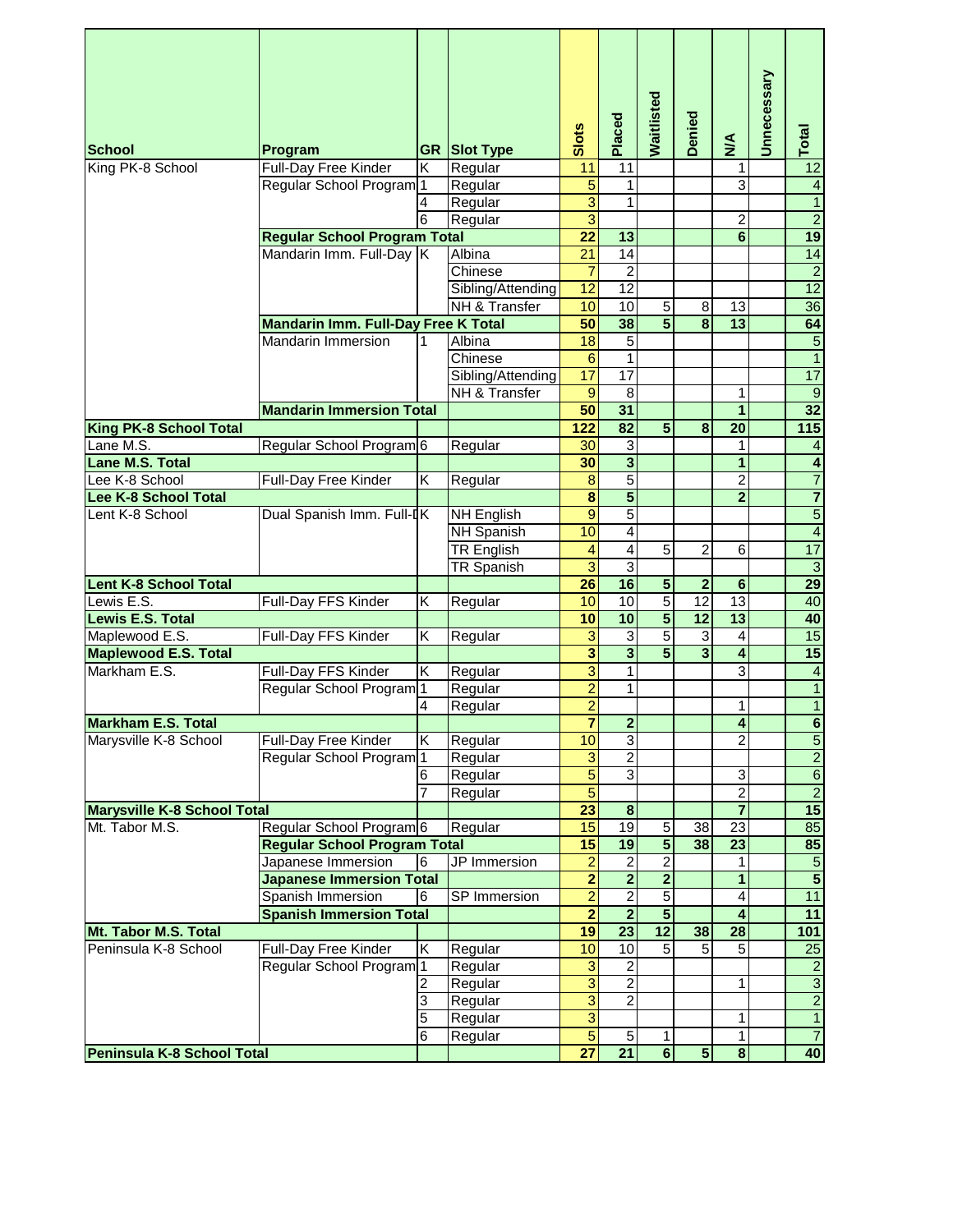| <b>School</b>                                  | Program                                   | <b>GR</b> | <b>Slot Type</b>   | Slots                   | Placed                              | Waitlisted              | Denied                  | $\sum_{i=1}^{n}$        | Unnecessary | Total                   |
|------------------------------------------------|-------------------------------------------|-----------|--------------------|-------------------------|-------------------------------------|-------------------------|-------------------------|-------------------------|-------------|-------------------------|
| <b>Richmond School</b>                         | Japanese Imm. Full-Day PK                 |           | English            | 37                      | 37                                  | 20                      | 54                      |                         |             | $\overline{111}$        |
|                                                |                                           |           | Japanese           | $\overline{7}$          | $\overline{7}$                      | $\overline{5}$          |                         |                         |             | 12                      |
|                                                | Japanese Imm. Full-Day FFS Pre-K Total    |           |                    | 44                      | 44                                  | $\overline{25}$         | 54                      |                         |             | 123                     |
|                                                | Japanese Imm. Full-Day K                  |           | English            | $\overline{52}$         | $\overline{52}$                     | $\overline{26}$         | 29                      | 14                      |             | 121                     |
|                                                |                                           |           | Japanese           | 9                       | $\boldsymbol{9}$                    |                         |                         |                         |             | 9                       |
|                                                | Japanese Imm. Full-Day FFS K Total        |           |                    | 61                      | 61                                  | 26                      | $\overline{29}$         | 14                      |             | 130                     |
|                                                | Japanese Immersion                        |           | English/Japanese   | 1                       | 1                                   | 6                       | 11                      |                         |             | $\overline{18}$         |
|                                                |                                           | 2         | English            | 1                       | 1                                   | 5                       | $\overline{8}$          |                         |             | 14                      |
|                                                |                                           | 3         | English            | $\mathbf{1}$            | 1                                   | 3                       |                         |                         |             | $\overline{4}$          |
|                                                |                                           | 4         | English            | $\overline{12}$         | 3                                   |                         |                         | 1                       |             | $\overline{4}$          |
|                                                |                                           |           | Japanese           | 1                       | 1                                   |                         |                         |                         |             | $\overline{1}$          |
|                                                |                                           | 5         | English            | $\overline{7}$          | 1                                   |                         |                         |                         |             | $\overline{1}$          |
|                                                | <b>Japanese Immersion Total</b>           |           |                    | 23                      | $\overline{\mathbf{8}}$             | 14                      | 19                      | 1                       |             | 42                      |
| <b>Richmond School Total</b>                   |                                           |           |                    | 128                     | $\frac{1}{113}$                     | 65                      | 102                     | 15                      |             | 295                     |
| Rieke E.S.                                     | Full-Day FFS Kinder                       | Κ         | Regular            | 3                       | 3                                   | 3                       | 12                      | 10                      |             | 28                      |
|                                                | Regular School Program <sup>1</sup>       |           | Regular            | $\overline{3}$          | $\overline{3}$                      | $\mathbf{1}$            |                         | 4                       |             | $\overline{8}$          |
| <b>Rieke E.S. Total</b>                        |                                           |           |                    | $\overline{\mathbf{6}}$ | $\overline{6}$                      | $\overline{\mathbf{4}}$ | $\overline{12}$         | 14                      |             | 36                      |
| Rosa Parks E.S.                                | Full-Day Free Kinder                      | Κ         | Regular            | 3                       |                                     |                         |                         | 6                       |             | $\overline{6}$          |
|                                                | Regular School Program <sup>1</sup>       |           | Regular            | $\overline{3}$          |                                     |                         |                         | 1                       |             | $\overline{1}$          |
|                                                |                                           | 4         | Regular            | $\overline{3}$          |                                     |                         |                         | 1                       |             | $\overline{1}$          |
| Rosa Parks E.S. Total                          |                                           |           |                    | $\overline{9}$          |                                     |                         |                         | $\overline{\mathbf{8}}$ |             | $\overline{\mathbf{8}}$ |
| Roseway Heights K-8 Scho Full-Day FFS Kinder   |                                           | Κ         | Regular            | 10                      | 10                                  | 5                       | 8                       | 5                       |             | 28                      |
|                                                | Regular School Program <sup>1</sup>       |           | Regular            | 1                       | 1                                   | 4                       |                         | 5                       |             | 10                      |
|                                                |                                           | 2         | Regular            | $\mathbf{1}$            | 1                                   | 4                       |                         |                         |             | $\overline{5}$          |
|                                                |                                           | 3         | Regular            | 1                       | 1                                   | 4                       |                         | 1                       |             | $\overline{6}$          |
|                                                |                                           | 4         | Regular            | 1                       | $\overline{c}$                      | $\mathbf{1}$            |                         | 1                       |             | $\overline{\mathbf{4}}$ |
|                                                |                                           | 5         | Regular            | $\overline{1}$          | 1                                   | 2                       |                         | 1                       |             | $\overline{4}$          |
|                                                |                                           | 6         | Regular            | 1                       | 1                                   | $\overline{2}$          |                         | $\overline{c}$          |             | 5                       |
|                                                |                                           |           | Regular            | 1                       | 1                                   | $\overline{4}$          |                         |                         |             | $\overline{5}$          |
|                                                | <b>Regular School Program Total</b>       |           |                    | $\overline{17}$         | 18                                  | $\overline{26}$         | 8                       | 15                      |             | 67                      |
|                                                | Dual Vietnamese Imm. FK                   |           | Immersion          | $\overline{52}$         | $\overline{22}$                     |                         |                         | 2                       |             | 24                      |
|                                                | Dual Vietnamese Imm. Full-Day FFS K Total |           |                    | 52                      | $\overline{22}$                     |                         |                         | $\overline{2}$          |             | $\overline{24}$         |
| <b>Roseway Heights K-8 School Total</b>        |                                           |           |                    | 69                      | 40                                  | 26                      | $\overline{\mathbf{8}}$ | $\overline{17}$         |             | 91                      |
| Sabin K-8 School                               | Full-Day FFS Kinder                       | Κ         | Regular            | 10                      | 10                                  | 10                      | $\overline{24}$         | $\overline{16}$         |             | 60                      |
|                                                | Regular School Program                    | l 1       | Regular            | $\overline{a}$          | $\overline{2}$                      | $\overline{2}$          | 5                       | 6                       |             | 15                      |
| <b>Sabin K-8 School Total</b>                  |                                           |           |                    | $\overline{12}$         | $\overline{12}$                     | 12                      | 29                      | $\overline{22}$         |             | $\overline{75}$         |
| Scott K-8 School                               | Dual Spanish Imm. Full-IK                 |           | <b>NH English</b>  | 39                      | 10                                  |                         |                         | 2                       |             | $\overline{12}$<br>10   |
|                                                |                                           |           | NH Spanish         | 39                      | 10                                  |                         |                         |                         |             | $\overline{2}$          |
|                                                | Dual Spanish Immersion <sup>1</sup>       |           | <b>TR English</b>  | 3<br>81                 | $\boldsymbol{2}$<br>$\overline{22}$ |                         |                         | $\mathbf{2}$            |             | $\overline{24}$         |
| <b>Scott K-8 School Total</b><br>Sellwood M.S. | Regular School Program 6                  |           |                    | 15                      | $\overline{17}$                     | 10                      | 3                       | 10                      |             | 40                      |
| <b>Sellwood M.S. Total</b>                     |                                           |           | Regular            | 15                      | $\overline{17}$                     | 10                      | $\overline{\mathbf{3}}$ | 10                      |             | 40                      |
| Sitton E.S.                                    | Full-Day Free Kinder                      |           |                    |                         | 1                                   |                         |                         |                         |             |                         |
|                                                | Regular School Program <sup>2</sup>       | Κ         | Regular<br>Regular | 1<br>5                  | 1                                   |                         |                         |                         |             | $\overline{1}$          |
|                                                |                                           | 3         | Regular            | $\overline{2}$          | 1                                   |                         |                         |                         |             | $\overline{1}$          |
| <b>Sitton E.S. Total</b>                       |                                           |           |                    | $\overline{\mathbf{8}}$ | $\overline{\mathbf{3}}$             |                         |                         |                         |             | $\overline{\mathbf{3}}$ |
| Skyline K-8 School                             | Full-Day FFS Kinder                       | Κ         | Regular            | 10                      | $\overline{8}$                      |                         |                         |                         |             | $\overline{\bf 8}$      |
|                                                | Regular School Program <sup>1</sup>       |           | Regular            | 5                       | $\overline{3}$                      |                         |                         | 1                       |             | $\overline{4}$          |
|                                                |                                           |           | Regular            | $\overline{2}$          | $\overline{2}$                      | $\mathbf{1}$            |                         | $\mathbf{1}$            |             | $\overline{4}$          |
|                                                |                                           | 3         | Regular            | $\overline{2}$          | $\overline{2}$                      |                         |                         | 1                       |             | $\overline{3}$          |
|                                                |                                           | 4         | Regular            | 5                       | $\overline{2}$                      |                         |                         | $\overline{3}$          |             | $\overline{5}$          |
|                                                |                                           | 5         | Regular            | $\overline{2}$          | 1                                   |                         |                         |                         |             | $\overline{1}$          |
|                                                |                                           | 6         | Regular            | $\overline{5}$          | $\overline{5}$                      |                         |                         | 2                       |             | $\overline{7}$          |
| <b>Skyline K-8 School Total</b>                |                                           |           |                    | 31                      | $\overline{23}$                     | $\mathbf{1}$            |                         | $\overline{\mathbf{8}}$ |             | 32                      |
| Sunnyside School                               | Full-Day FFS Kinder                       | Κ         | Focus              | 10                      | 10                                  | $\overline{5}$          | $\overline{23}$         | $\overline{30}$         |             | 68                      |
|                                                | Focus Option                              | 6         | Focus              | $\overline{a}$          | $\boldsymbol{2}$                    | $\overline{3}$          | 11                      | 11                      |             | $\overline{27}$         |
| <b>Sunnyside School Total</b>                  |                                           |           |                    | 12                      | $\overline{12}$                     | $\overline{\mathbf{8}}$ | 34                      | 41                      |             | 95                      |
|                                                |                                           |           |                    |                         |                                     |                         |                         |                         |             |                         |